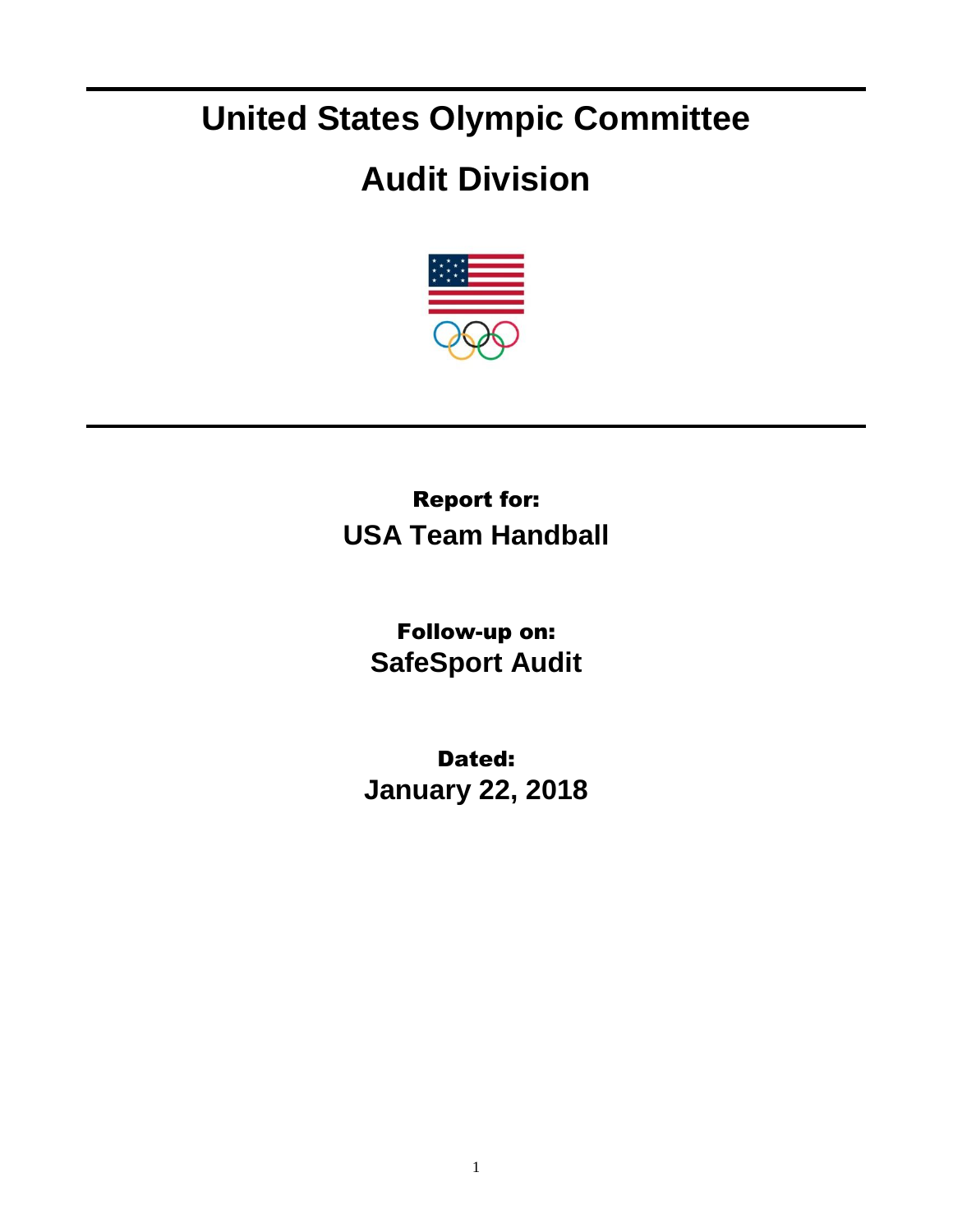UNITED STATES OLYMPIC COMMITTEE 1 Olympic Plaza Colorado Springs, CO 80909



January 22, 2018

Mike Cavanaugh Chief Executive Officer USA Team Handball

Dear Mike,

During the second and third quarter of 2017, Baker Tilly Virchow Krause (Baker Tilly) performed a SafeSport audit of USA Team Handball (USATH). The purpose of the follow-up review is to report on the status of recommendations from the SafeSport audit of USATH dated October 2017. Our methodology was limited to communication with USATH and a review of various policies provided by the organization. The Audit Division did not perform additional audit work to verify action was taken. However, SafeSport will be tested during the routine audit process going forward.

The review found that three of the recommendations were implemented and are considered closed. The remaining recommendation is considered in process as USATH is working to ensure all required individuals are compliant. The USOC will continue to follow-up on the recommendation that is in process.

We thank you and your staff for assisting in the follow-up review.

Sincerely,

it Julle

Bridget Toelle, CPA, CIA Ellen Senf Senior Director, Audit Staff Auditor

Ellen A Senf

cc: Scott Blackmun Bob Djokovich Rick Adams Gary Johansen Chris McCleary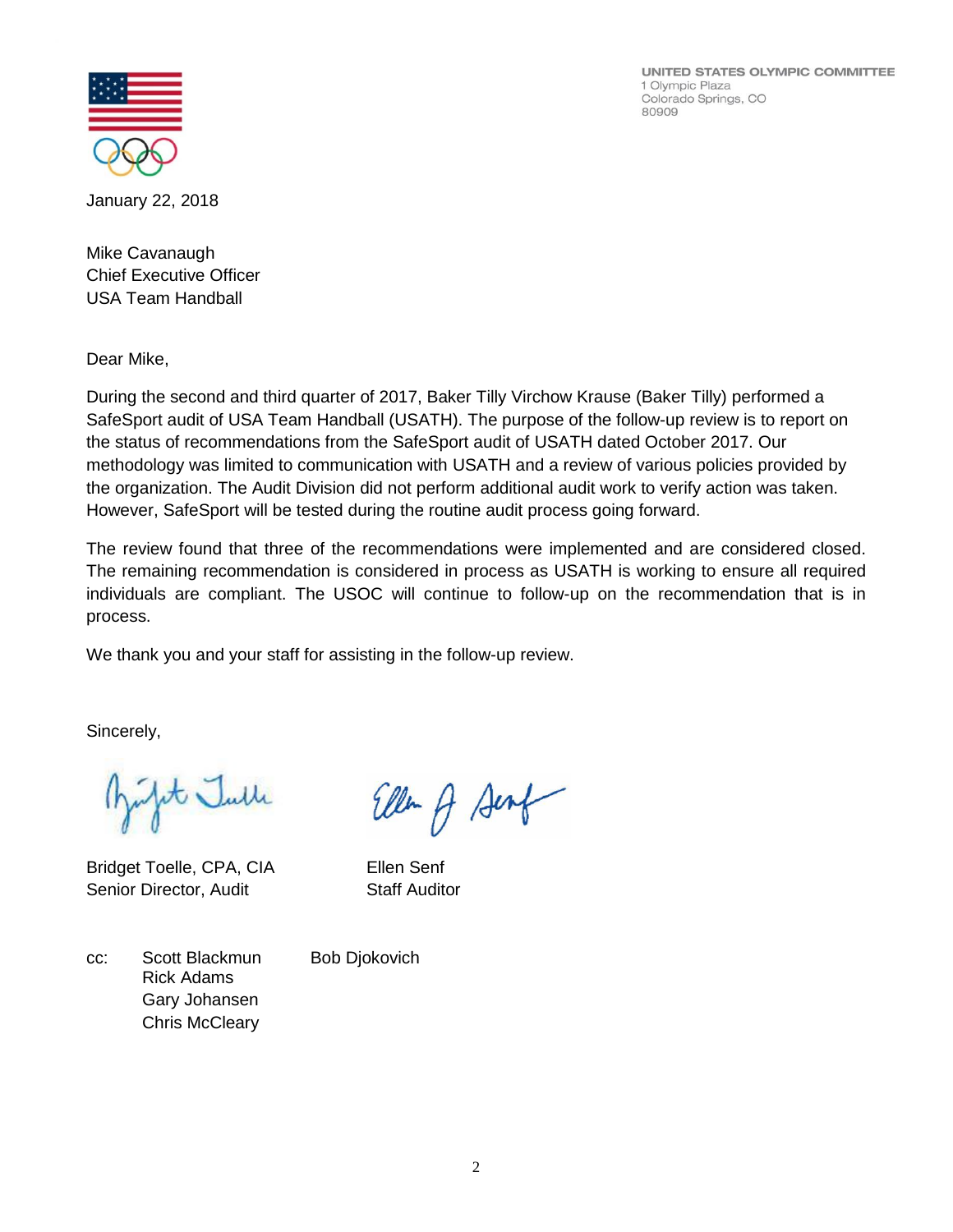

## *SafeSport Follow-up Report*

**USA Team Handball**

| <b>Follow-up</b>   | <b>Recommendation</b>                                                                                                                                                                                                                                                                                                                                                                                                                                                                                                                                                                                                                                                                                                                                                                                                  | <b>Management</b>                                                                                                                                                                                                                                                                                                                                                                                                                                                                                                                                                                                                                                                                                                                                                                                                                                                       | <b>Follow-up</b>                                                                                      |
|--------------------|------------------------------------------------------------------------------------------------------------------------------------------------------------------------------------------------------------------------------------------------------------------------------------------------------------------------------------------------------------------------------------------------------------------------------------------------------------------------------------------------------------------------------------------------------------------------------------------------------------------------------------------------------------------------------------------------------------------------------------------------------------------------------------------------------------------------|-------------------------------------------------------------------------------------------------------------------------------------------------------------------------------------------------------------------------------------------------------------------------------------------------------------------------------------------------------------------------------------------------------------------------------------------------------------------------------------------------------------------------------------------------------------------------------------------------------------------------------------------------------------------------------------------------------------------------------------------------------------------------------------------------------------------------------------------------------------------------|-------------------------------------------------------------------------------------------------------|
| <b>Status</b>      |                                                                                                                                                                                                                                                                                                                                                                                                                                                                                                                                                                                                                                                                                                                                                                                                                        | <b>Response</b>                                                                                                                                                                                                                                                                                                                                                                                                                                                                                                                                                                                                                                                                                                                                                                                                                                                         | <b>Action</b>                                                                                         |
| <b>Implemented</b> | USATH must update all applicable<br>SafeSport-related documentation<br>and administrative materials to<br>define and specifically prohibit the<br>six types of prohibited misconduct<br>identified in the Athlete Safety<br>Standards.                                                                                                                                                                                                                                                                                                                                                                                                                                                                                                                                                                                 | We agree with the condition<br>and recommendation and will<br>respond to the USOC with a<br>detailed plan to ensure<br>compliance with the current<br>NGB Athlete Safety Policy.<br>USA Team Handball had a<br>Board meeting on September<br>26, 2017 and received Board<br>approval for revised SafeSport<br>documentation, including<br>SafeSport Policies and<br>Procedures, which will be<br>shared with the USOC, placed<br>on our website, and sent to all<br>coaches, referees, National<br>Team athletes, Board<br>members, Committee Chairs,<br>staff and clubs.                                                                                                                                                                                                                                                                                               | USATH revised its<br>policy, effective<br>September 26,<br>2017, to address<br>the<br>recommendation. |
| <b>In Process</b>  | USATH must require that individuals<br>it formally authorizes, approves, or<br>appoints (a) to a position of authority<br>over, or (b) to have frequent contact<br>with athletes complete criminal<br>background checks and education<br>and training requirements in a timely<br>manner and before they have<br>contact with athletes to provide<br>assurance that they are educated on<br>the requirements of the Athlete<br>Safety Standards. USATH must<br>consistently track and verify criminal<br>background checks and education<br>and training requirements are met for<br>all Required Individuals. USATH<br>should review the testing results and<br>require all necessary individuals to<br>complete the necessary<br>requirements (i.e., criminal<br>background check and/or education<br>and training). | We agree with the condition<br>and recommendation and will<br>respond to the USOC with a<br>detailed plan to ensure<br>compliance with the current<br>NGB Athlete Safety Policy.<br>USA Team Handball phased<br>in SafeSport compliance and<br>started with background<br>checks for all of our National<br>Team Coaches and on-line<br>certification for SafeSport<br>Education. In 2017 USA Team<br>Handball expanded the groups<br>needing SafeSport Education<br>to all staff, referees and club<br>coaches. In 2018 USA Team<br>Handball will again expand the<br>groups needing background<br>checks and SafeSport<br>Education to include club<br>coaches, referees, staff,<br>National Team pool, Board<br>and key volunteers. USA<br>Team Handball feels that our<br>phasing and expanding pool<br>approach works for our NGB<br>and our goal is to be totally | USATH is working<br>to ensure all<br>required individuals<br>are in compliance<br>by May 17, 2018.    |